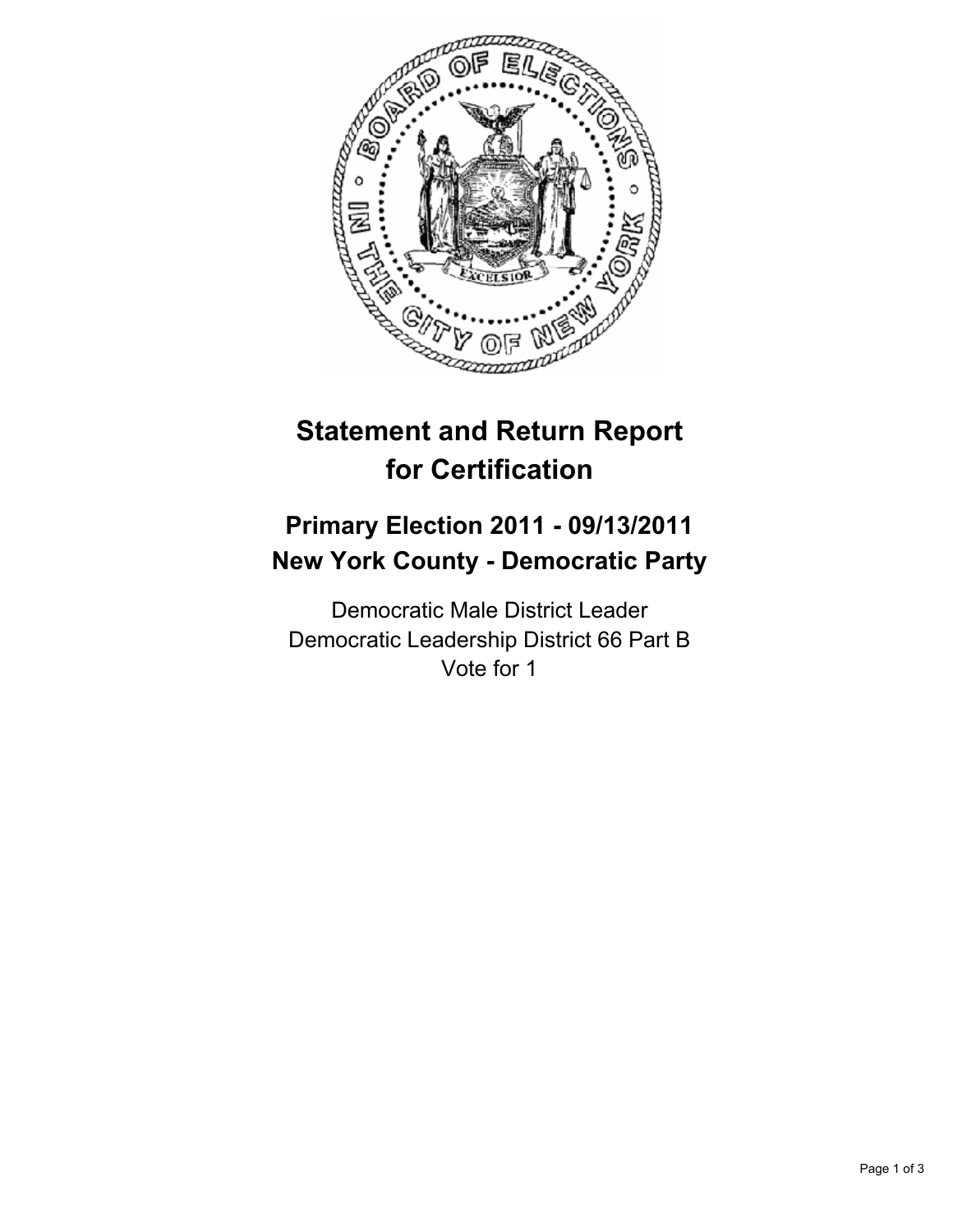

## **Assembly District 66**

| <b>PUBLIC COUNTER</b>                                    | 1,439        |
|----------------------------------------------------------|--------------|
| <b>EMERGENCY</b>                                         | 0            |
| ABSENTEE/MILITARY                                        | 79           |
| <b>FEDERAL</b>                                           | 0            |
| <b>SPECIAL PRESIDENTIAL</b>                              | 0            |
| <b>AFFIDAVIT</b>                                         | 13           |
| <b>Total Ballots</b>                                     | 1,531        |
| Less - Inapplicable Federal/Special Presidential Ballots | 0            |
| <b>Total Applicable Ballots</b>                          | 1,531        |
| <b>JOHN R SCOTT</b>                                      | 1,154        |
| DAVID B. RECK                                            | 351          |
| <b>BARACK OBAMA (WRITE-IN)</b>                           | 1            |
| <b>BILLY TALEN (WRITE-IN)</b>                            | $\mathbf{1}$ |
| <b>DUDLEY GAFFIN (WRITE-IN)</b>                          | 1            |
| JENNIFER RAJKUMAR (WRITE-IN)                             | 1            |
| KAREN PEARLMAN (WRITE-IN)                                | 1            |
| LANCE GESHUIND (WRITE-IN)                                | 1            |
| MARK COSTELLO (WRITE-IN)                                 | 1            |
| MAYOR QUIMBY (WRITE-IN)                                  | 1            |
| NEITHER (WRITE-IN)                                       | 1            |
| NO NAME (WRITE-IN)                                       | 1            |
| PAUL NEWELL (WRITE-IN)                                   | 1            |
| WHO KNOWS (WRITE-IN)                                     | 1            |
| <b>Total Votes</b>                                       | 1,517        |
| Unrecorded                                               | 14           |